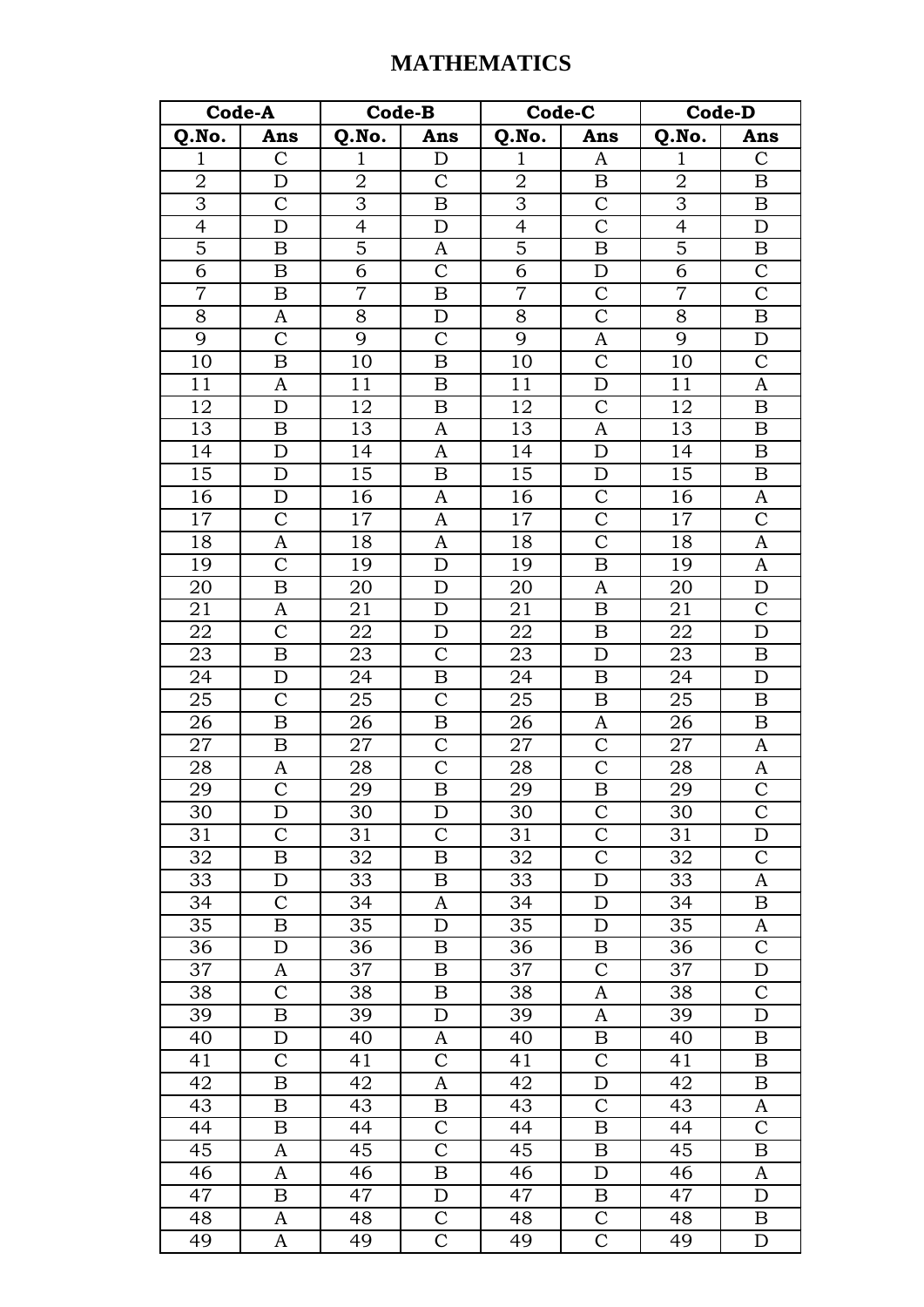| Code-A          |                         | Code-B          |                         | Code-C          |                           | <b>Code-D</b>   |                    |
|-----------------|-------------------------|-----------------|-------------------------|-----------------|---------------------------|-----------------|--------------------|
| Q.No.           | Ans                     | Q.No.           | Ans                     | Q.No.           | Ans                       | Q.No.           | Ans                |
| 50              | A                       | 50              | A                       | $\overline{50}$ | B                         | $\overline{50}$ | D                  |
| $\overline{51}$ | $\mathbf D$             | 51              | $\mathcal{C}$           | $\overline{51}$ | D                         | 51              | D                  |
| 52              | $\mathbf D$             | 52              | D                       | 52              | $\mathcal{C}$             | 52              | $\mathsf C$        |
| 53              | D                       | 53              | $\mathsf{C}$            | 53              | A                         | 53              | $\boldsymbol{A}$   |
| 54              | $\mathbf D$             | 54              | A                       | 54              | $\boldsymbol{B}$          | 54              | $\mathcal{C}$      |
| $\overline{55}$ | $\overline{C}$          | $\overline{55}$ | $\mathbf D$             | $\overline{55}$ | B                         | $\overline{55}$ | $\boldsymbol{B}$   |
| 56              | $\boldsymbol{B}$        | 56              | $\mathbf D$             | 56              | B                         | 56              | $\boldsymbol{A}$   |
| 57              | $\overline{\text{C}}$   | $\overline{57}$ | $\overline{\rm C}$      | $\overline{57}$ | $\boldsymbol{B}$          | $\overline{57}$ | $\overline{C}$     |
| 58              | $\boldsymbol{B}$        | 58              | $\overline{\text{C}}$   | 58              | A                         | 58              | $\boldsymbol{B}$   |
| $\overline{59}$ | $\overline{\text{C}}$   | $\overline{59}$ | $\overline{\mathsf{C}}$ | $\overline{59}$ | $\overline{\mathsf{C}}$   | 59              | $\overline{D}$     |
| 60              | $\overline{\text{C}}$   | 60              | $\boldsymbol{B}$        | 60              | A                         | 60              | $\overline{C}$     |
| 61              | $\boldsymbol{B}$        | 61              | A                       | 61              | A                         | 61              | $\boldsymbol{B}$   |
| 62              | $\mathbf D$             | 62              | $\boldsymbol{B}$        | $\overline{62}$ | D                         | 62              | $\boldsymbol{B}$   |
| 63              | $\mathcal{C}$           | 63              | $\boldsymbol{B}$        | 63              | $\mathcal{C}$             | 63              |                    |
|                 |                         |                 |                         |                 | D                         |                 | $\boldsymbol{A}$   |
| 64              | $\boldsymbol{B}$        | 64              | $\mathbf D$             | 64              |                           | 64              | $\overline{C}$     |
| 65              | $\boldsymbol{B}$        | 65              | $\boldsymbol{B}$        | 65              | $\boldsymbol{\mathrm{B}}$ | 65              | D                  |
| 66              | $\mathbf{A}$            | 66              | B                       | 66              | $\mathbf D$               | 66              | $\mathbf C$        |
| 67              | $\mathbf D$             | 67              | A                       | 67              | B                         | 67              | $\overline{B}$     |
| 68              | B                       | 68              | $\mathcal{C}$           | 68              | B                         | 68              | $\mathbf D$        |
| 69              | $\bf{B}$                | $\overline{69}$ | $\overline{\text{C}}$   | 69              | $\boldsymbol{A}$          | 69              | $\overline{C}$     |
| 70              | $\boldsymbol{B}$        | 70              | $\boldsymbol{B}$        | 70              | A                         | 70              | $\overline{B}$     |
| $\overline{71}$ | $\mathbf D$             | 71              | $\overline{\text{C}}$   | $\overline{71}$ | $\overline{\text{C}}$     | $\overline{71}$ | $\mathbf D$        |
| 72              | A                       | 72              | $\overline{\mathrm{C}}$ | 72              | $\overline{C}$            | 72              | A                  |
| $\overline{73}$ | $\mathcal{C}$           | 73              | $\overline{\rm C}$      | 73              | $\mathbf D$               | 73              | $\mathbf C$        |
| $\overline{74}$ | A                       | 74              | D                       | $\overline{74}$ | $\overline{\mathrm{C}}$   | $\overline{74}$ | $\, {\bf B}$       |
| 75              | $\boldsymbol{B}$        | 75              | $\mathbf D$             | 75              | A                         | 75              | $\mathbf D$        |
| 76              | $\overline{\text{C}}$   | 76              | $\mathbf D$             | $\overline{7}6$ | $\overline{B}$            | 76              | $\overline{C}$     |
| 77              | $\overline{\text{C}}$   | 77              | B                       | 77              | A                         | 77              | $\boldsymbol{B}$   |
| 78              | $\overline{\mathbf{B}}$ | 78              | $\overline{\mathsf{C}}$ | 78              | $\overline{C}$            | 78              | $\overline{B}$     |
| 79              | D                       | 79              | A                       | 79              | D                         | 79              | B                  |
| 80              | $\mathsf{C}$            | 80              | A                       | 80              | $\mathcal{C}$             | 80              | A                  |
| 81              | $\overline{\rm C}$      | 81              | B                       | 81              | D                         | 81              | A                  |
| 82              | A                       | 82              | $\mathcal{C}$           | 82              | B                         | 82              | B                  |
| 83              | $\mathcal{C}$           | 83              | D                       | 83              | B                         | 83              | $\boldsymbol{A}$   |
| 84              | D                       | 84              | $\mathcal{C}$           | 84              | B                         | 84              | $\boldsymbol{A}$   |
| 85              | $\overline{C}$          | 85              | B                       | 85              | A                         | 85              | A                  |
| 86              | A                       | 86              | B                       | 86              | $\overline{C}$            | 86              | D                  |
| 87              | D                       | 87              | D                       | 87              | B                         | 87              | D                  |
| 88              | $\mathbf D$             | 88              | B                       | 88              | A                         | 88              | $\mathbf D$        |
| 89              | $\mathcal{C}$           | 89              | $\mathcal{C}$           | 89              | $\mathbf D$               | 89              | $\mathbf D$        |
| 90              | $\overline{\text{C}}$   | 90              | $\overline{\text{C}}$   | 90              | $\boldsymbol{B}$          | 90              | $\mathcal{C}$      |
| 91              | $\overline{\rm C}$      | 91              | B                       | 91              | D                         | 91              | B                  |
| 92              | $\boldsymbol{B}$        | 92              | D                       | 92              | D                         | 92              | $\mathbf C$        |
| 93              | A                       | 93              | $\mathsf C$             | 93              | D                         | 93              | B                  |
| 94              | B                       | 94              | A                       | $\overline{94}$ | $\overline{C}$            | 94              | $\overline{C}$     |
| 95              | $\boldsymbol{B}$        | 95              | B                       | 95              | A                         | 95              | $\overline{\rm C}$ |
| 96              | D                       | 96              | B                       | 96              | $\mathcal{C}$             | 96              | $\boldsymbol{B}$   |
| $\overline{97}$ | $\boldsymbol{B}$        | 97              | B                       | 97              | $\boldsymbol{B}$          | 97              | $\mathbf D$        |
| 98              | B                       | 98              | B                       | 98              | A                         | 98              | $\mathcal{C}$      |
| 99              | A                       | 99              | A                       | 99              | $\mathsf{C}$              | 99              | B                  |
| 100             | $\mathbf C$             | 100             | $\overline{C}$          | 100             | B                         | 100             | B                  |
| 101             | $\mathbf C$             | 101             | A                       | 101             | D                         | 101             | A                  |